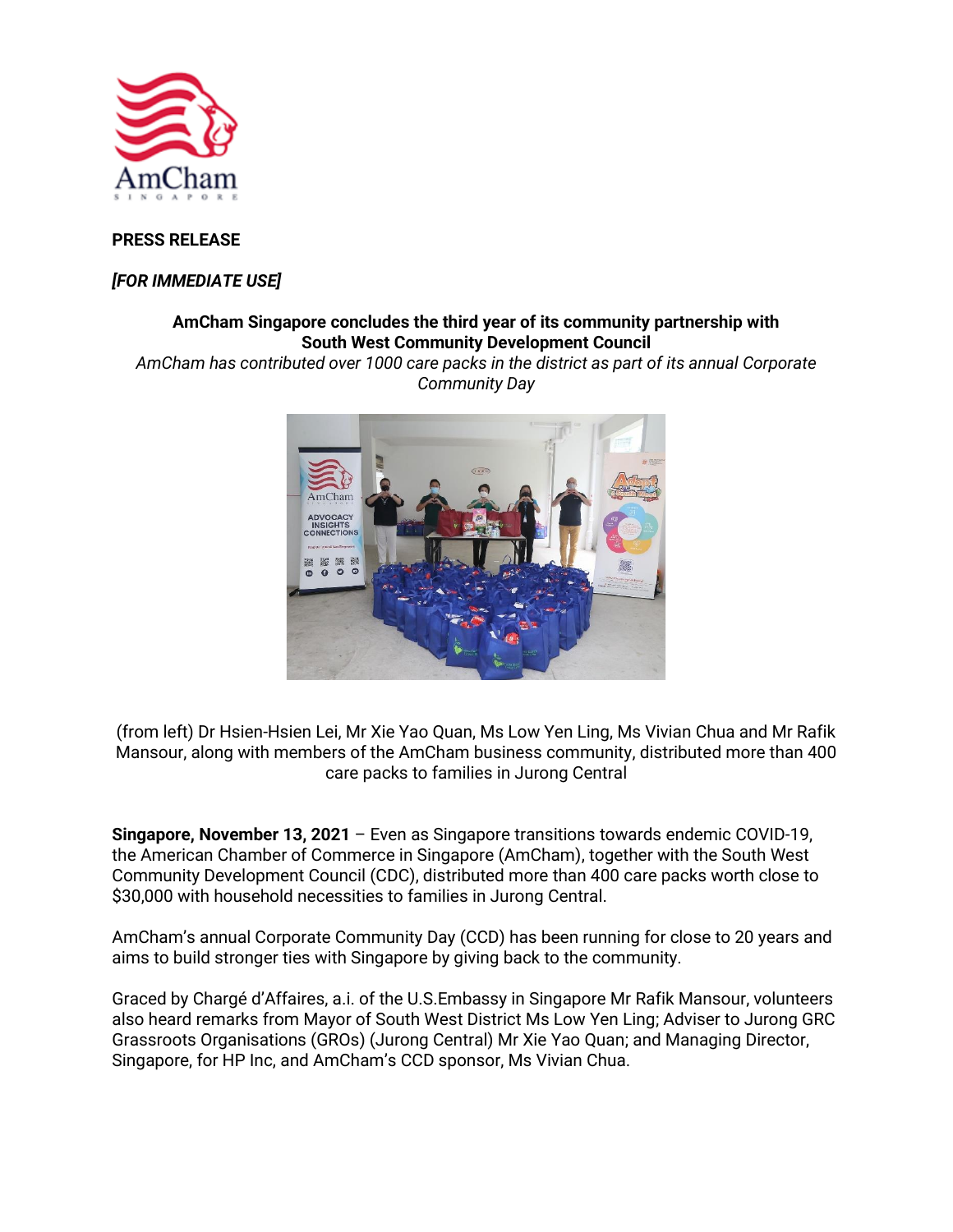This initiative is part of the Adopt @ South West program and marks the third and final year of AmCham's charity partnership with South West CDC, which has seen AmCham distribute more than a thousand care packs through the years.

Ms Low Yen Ling, Mayor of South West District remarked," We greatly value AmCham's partnership which sees AmCham members standing in solidarity with South West CDC and our vulnerable residents. With many helping hands, we're able to uplift lives and weave a strong social fabric in our district to meet the challenges of the pandemic together. The care pack gifts go beyond meeting physical needs and speak volumes of the strong friendship AmCham has with Singapore, and how our communities are rallying behind each other as we move towards the post-pandemic new normal."

In line with the latest COVID-19 safety regulations, AmCham members made both cash and inkind donations which 40 AmCham and US embassy staff, AmCham's Board of Governors, and other volunteers helped to assemble. More than 400 care packs containing brown rice, Milo, instant noodles, surgical masks, disinfectant spray, hand sanitizer, detergent, hair conditioner, soap, handwash, toothbrushes and toothpastes were distributed to residents in Jurong Central.

AmCham CEO Dr Hsien-Hsien Lei commented, "I am heartened that we have been able to continue giving back and supporting the residents of the South West District throughout the pandemic. AmCham member companies represent the best of American business values: free enterprise, fairness, creativity, respect for people from diverse backgrounds, and optimism. We are committed to supporting the Singapore community through the transition towards endemic COVID-19."

Mr Xie Yao Quan said," I thank AmCham for their strong partnership in helping residents in the Jurong Central community for the second consecutive year. The care packs AmCham has thoughtfully put together include food, household items as well as COVID-related items, and will provide useful and practical support to residents especially in these challenging times."

#### ##

#### **About AmCham Singapore**

Established in 1973, the American Chamber of Commerce in Singapore (AmCham Singapore) is the largest and the most active international business association in Singapore and Southeast Asia, with over 5,000 members representing nearly 550 companies.

Our Chamber comprises 14 industry-specific committees: seven sectoral and seven functional. AmCham is a forward-thinking, business-progressive association. Our mission is to create value for our members by providing advocacy, business insights, and connections. Our membership includes American companies and Singaporean and third-country companies with significant U.S. business interests.

AmCham is an independent, non-partisan business organization. Our goal is to provide the information and facilitate the access and connections that give members insight into the local,